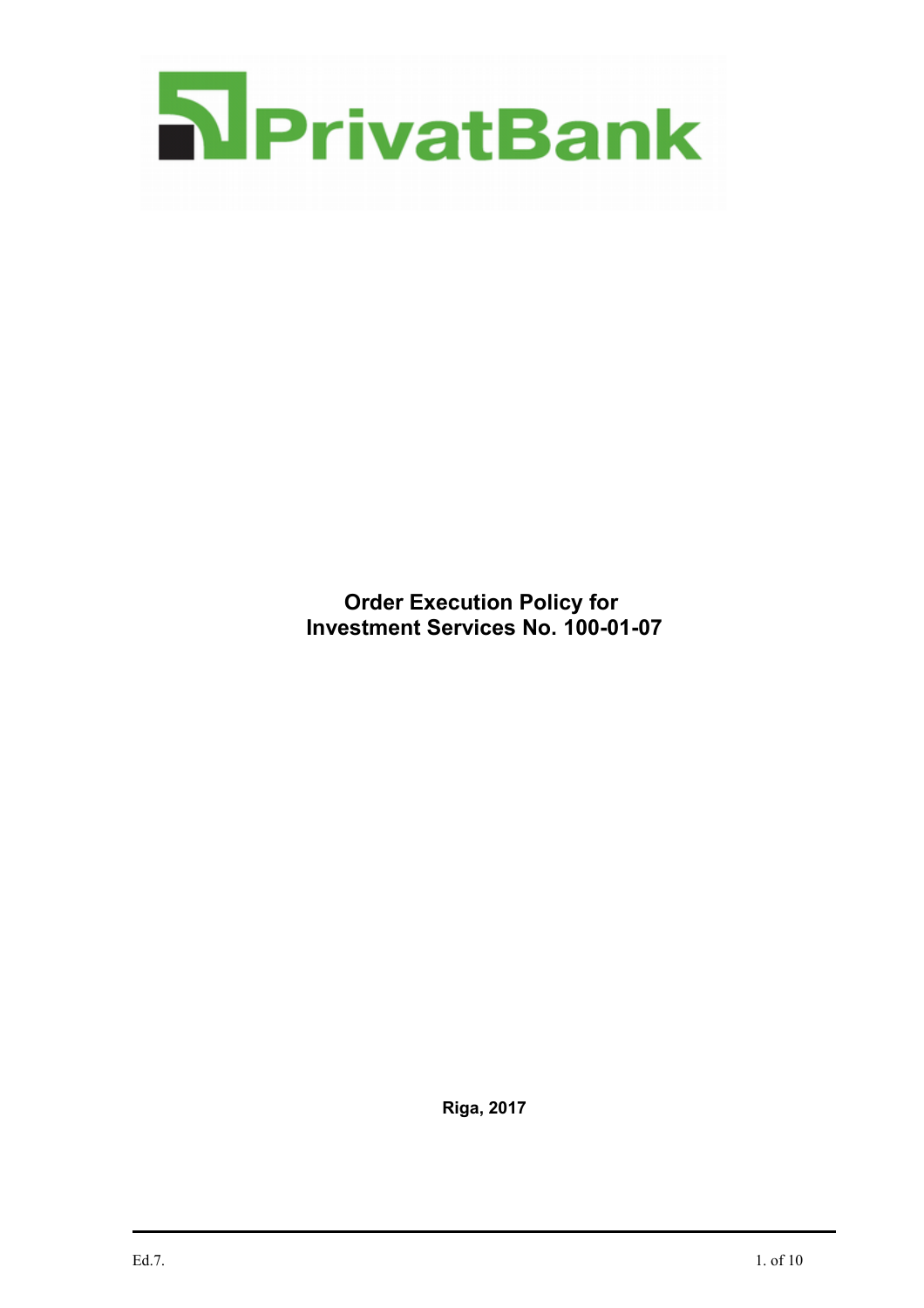

## *Table of contents*

|                        | 1.1.                                                                              |  |  |  |
|------------------------|-----------------------------------------------------------------------------------|--|--|--|
|                        | Regulatory enactments, according to which, the Policy is developed<br>1.2.        |  |  |  |
|                        | 1.3.                                                                              |  |  |  |
|                        | 1.4.                                                                              |  |  |  |
| 2.                     |                                                                                   |  |  |  |
| 3.                     |                                                                                   |  |  |  |
| 4.                     |                                                                                   |  |  |  |
| 5.                     |                                                                                   |  |  |  |
| 6.                     |                                                                                   |  |  |  |
| 7.                     | Orders for Transactions in Financial Instruments Traded in Regulated Market6      |  |  |  |
| 8.                     | Orders for Transactions in Financial Instruments Traded Outside Regulated Market6 |  |  |  |
| 9.                     |                                                                                   |  |  |  |
| 10.                    |                                                                                   |  |  |  |
| 11.                    |                                                                                   |  |  |  |
| 12.                    |                                                                                   |  |  |  |
| 13.                    | Customers order Execution upon Termination of Market Operations, System Failures, |  |  |  |
| and Other Difficulties |                                                                                   |  |  |  |
| 14.                    | <b>Policy Review.</b>                                                             |  |  |  |
| 15.                    |                                                                                   |  |  |  |
| 16.                    |                                                                                   |  |  |  |
|                        |                                                                                   |  |  |  |

## <span id="page-1-0"></span>**1. General provisions**

### **1.1. Policy Status**

<span id="page-1-3"></span>1.1.1. AS "PrivatBank" Order Execution Policy for Investment Services is a basic document that governs the Bank actions while executing customer orders.

#### **1.2. Regulatory enactments, according to which, the Policy is developed**

- <span id="page-1-2"></span>1.2.1. This Policy has been developed in accordance with:
	- The "Credit Institutions Law" of the Republic of Latvia;
	- Financial instrument market law of the Republic of Latvia;
	- Investor protection law of the Republic of Latvia;
	- The regulatory enactments and recommendations of the Financial and Capital Market Commission of the Republic of Latvia;
	- The regulatory enactments of the Bank of Latvia;
	- Directive 2004/39/EC of the European Parliament and the Council of 21 April 2004 on Markets in Financial Instruments;
	- Commission Regulation (EC) No 1287/2006, providing investment services and investment ancillary services;
	- Other binding regulatory enactments and recommendations, as well as internal regulatory documents of the Bank.

## **1.3. Responsibility, Recipients of the documentation**

<span id="page-1-1"></span>**Process coordinator:** Head of Treasury Department.

#### **Responsibility, sphere of activities**

This document is binding and must be observed by the Bank's structural units whose duties are related to providing investment services and investment ancillary services.

If the Policy execution is impossible, the employee who has discovered it must immediately inform the head of his structural unit, the process coordinator herein and an employee of the Compliance Control Department for introduction of changes.

#### **Recipients of the documentation:**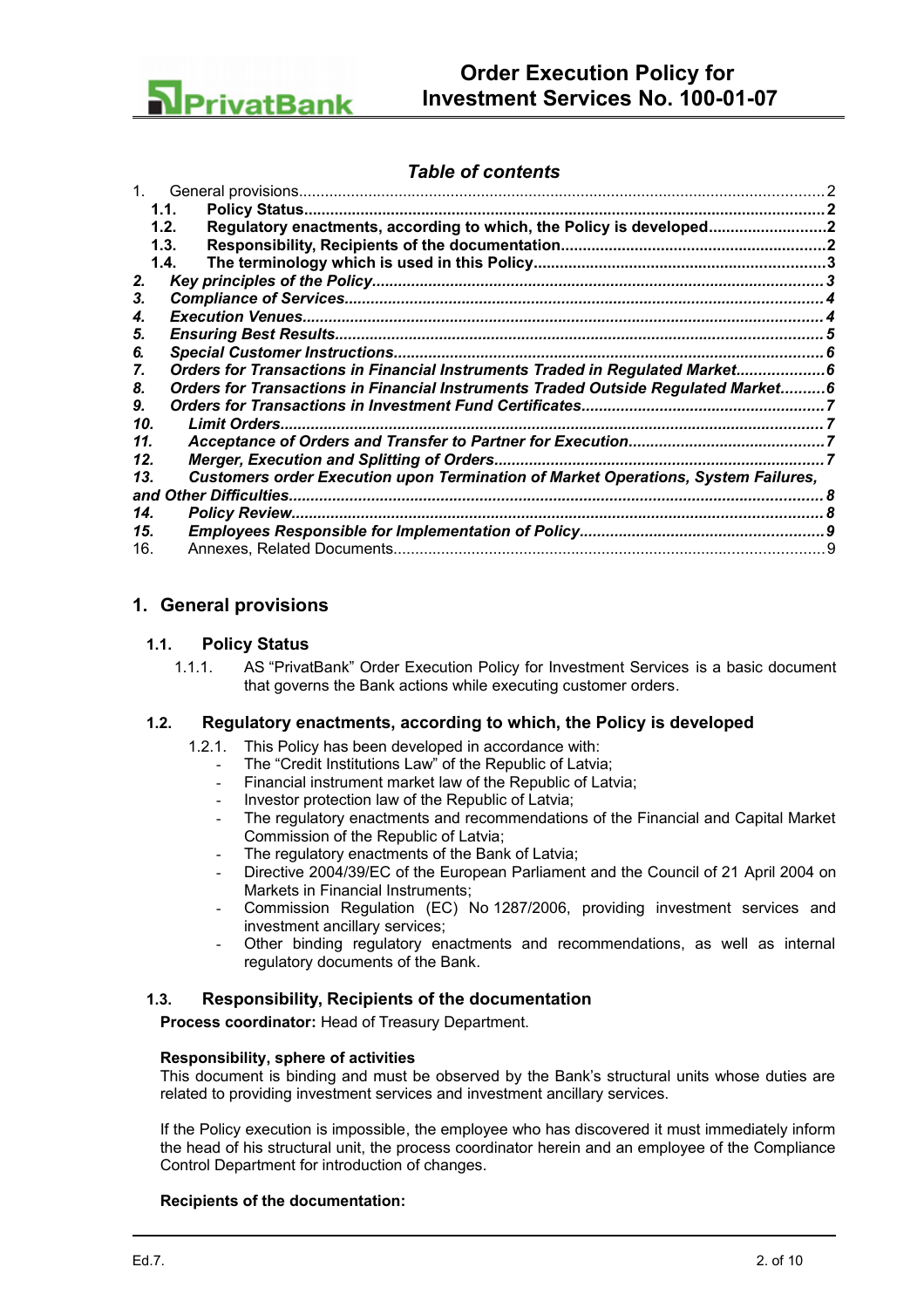

- Head of the *Back-Office* and settlement department;
- Head of the Individual and Corporate resident customer service;
- Head of the International customer service;
- Head of the Marketing and Advertising Department;
- Head of the Treasury department;
- <span id="page-2-1"></span>Head of the Trust Transactions department.

#### **1.4.** *The terminology which is used in this Policy*

*Bank* – AS "PrivatBank";

*Customer* – an individual or legal entity, which the Bank provides investment services to (including ancillary investment services) according to Section 3, Paragraphs 4 and 5 of the Law;

- *Customer status* one of the three customer classification categories (individual customer, professional customer or competent business partner) the Bank uses to assess customer interests and provide a relevant protection level on the basis of customer`s previous experience and knowledge about financial instruments as well as performance characteristics;
- *Financial Instruments (FI)* agreements, which concurrently create financial assets for one person, and financial liabilities or capital securities for another one, and are defined in the Law:
	- transferable securities (shares, bonds, depository certificates, and other transferable securities);
	- investment certificates of investment funds and other transferable securities that certify participation in investment funds or equivalent mutual investment entities,
	- money market instruments.
	- derivative financial instruments,
	- derivative commodity instruments;
- *Law*  Financial Instrument Market Law of Republic of Latvia;
- *Order* an expression of will of the customer or his/her authorised person regarding financial instruments (to buy, sell, transfer to another account or another person's account, reregister, pledge, etc.) drafted in the Bank-specified form and procedure. On the basis of order the Bank starts transactions in financial instruments.

*OTC* – Over the Counter Market.

*Partner* – a legal entity entitled to provide broker services in financial instrument transactions, which the Bank has involved in holding financial instruments and executing customer orders, including depositaries, banks, brokers, investment companies, mediators, agents, etc. (the list of key partners provided in Annex No. 1);

*Policy* – Order Execution Policy for Investment Services;

*Transaction* – an agreement between the customer and the Bank regarding financial instruments, in which the client agrees with the price / quotation offered by the Bank and other terms of the agreement.

## <span id="page-2-0"></span>**2. Key principles of the Policy**

- 2.1. The Bank has developed and implements this Policy according to the requirements of regulatory enactments, which govern the provision of investment services and investment ancillary services for the purpose of:
	- 2.1.1. providing quality order execution process to customers;
	- 2.1.2. achieving the best results of financial instrument transactions;
	- 2.1.3. to familiarize the customer with the Order Execution Policy specified by the Bank.
- 2.2. The Policy is applicable to all customers regardless of their status, when the Bank:
	- 2.2.1. is executing customers orders;
	- 2.2.2. is accepting the customer orders and passing them to the partner for execution.
- 2.3. In the order execution process the Bank complies with the following key principles:
	- 2.3.1. ensuring the best possible results of financial instrument transactions on the basis of correlation between customer income and expenditure within the framework of regulatory enactments, which govern the provision of investment services;
	- 2.3.2. regular update of the Policy;
	- 2.3.3. public access to the Policy on the Bank website and at customer service points;<br>2.3.4. monitoring of financial instrument transaction execution venues and partner busin
	- 2.3.4. monitoring of financial instrument transaction execution venues and partner businesses.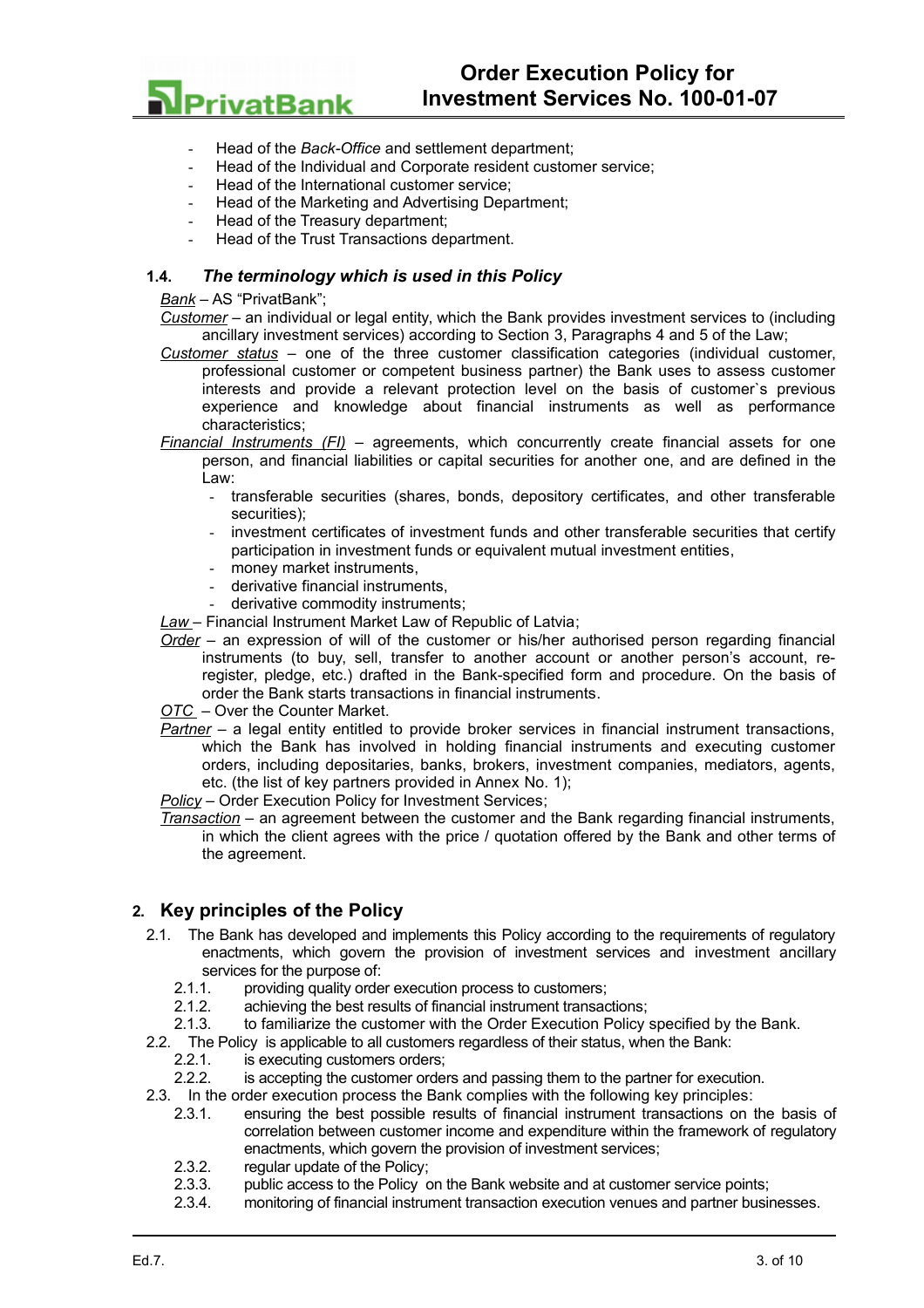

- 2.4. Prior to concluding an investment service agreement, the Bank shall introduce the customer to the Policy in its current edition and the customer is obliged to get acquainted with the Policy. The customer recognition of and consent with the provisions of the Policy shall be conscious, responsible, and unequivocal. The customer shall confirm their consent with the Policy provisions by signing a document of a certain form or the investment service agreement.
- 2.5. The Bank:
	- 2.5.1. shall execute customer orders according to this Policy, customer orders shall be registered immediately and executed on a "first come, first served basis" according to customer instructions.
	- 2.5.2. customers shall be informed about significant problems encountered in the order execution process in private, via specified communication channels;
	- 2.5.3. shall immediately transfer the financial instruments or monetary funds generated from the transaction to the customer financial instrument account and/or investment account with the Bank;
	- 2.5.4. shall furnish the customer information about the execution of orders and rendering investment services, including the information about the expenses (costs) related to the execution of orders/providing of investment services;
	- 2.5.5. undertakes not to disclose the information obtained in the process of providing investment services to any third parties – neither partially, nor in full ;
	- 2.5.6. shall keep customers financial instruments separately from the financial instruments of the Bank.

## <span id="page-3-1"></span>**3. Compliance of Services**

- 3.1. To comply with the requirements of regulatory enactments, which govern the provision of investment services, the Bank shall evaluate the compliance of investment services to be rendered (based on customer status).
- 3.2. Evaluation of the compliance of investment services shall be carried out prior to conclusion of investment service agreement. Executive employees of Treasury Department and Trust Transaction Department shall perform evaluation based on customer submitted information, and prepare a written opinion thereof.
- 3.3. On the basis of customer submitted information (in some cases additional documents are requested) the Bank shall evaluate and assign the customer status in accordance with the requirements of the law and the *Policy of Establishing Customer Status for Providing Investment Services*.

## <span id="page-3-0"></span>**4. Execution Venues**

- 4.1. To ensure access to the execution venues of financial instrument transactions, the Bank uses services of brokers - partners. To establish partner relationship, brokers are assessed in view of requirements and criteria set forth in clause [11](#page-6-1) herein.
- 4.2. To execute each customer order for transactions in specific financial instruments, the Bank shall select a broker – a partner, which has an access to the relevant transaction venue and in the opinion of the Bank is the most appropriate one to ensure the best results of transactions in customer financial instruments.
- 4.3. To ensure the most beneficial transaction result to the customer, the Bank may execute the customer order outside the regulated FI market – enter into deals with another FI market player, another customer of the Bank or conclude a transaction for the account of the Bank.
- 4.4. The Bank is entitled to execute customer orders outside the regulated FI market if the customer has provided relevant written instructions (such instruction may be included in the terms of the agreement).
- 4.5. If a customer order may be executed in different FI venues, a possible outcome for each venue is analysed and the best one is chosen.
- 4.6. There are certain situations, when for certain financial instrument transactions there may be only one execution venue. When executing orders for such financial instruments it is deemed that the Bank has ensured the best possible FI result to the customer.
- 4.7. For trust operations, when the customer has authorised the Bank to carry out a financial instrument transaction with a certain contractor or partner at the customer set price, it is also deemed that the Bank has ensured the best possible outcome for the specific order.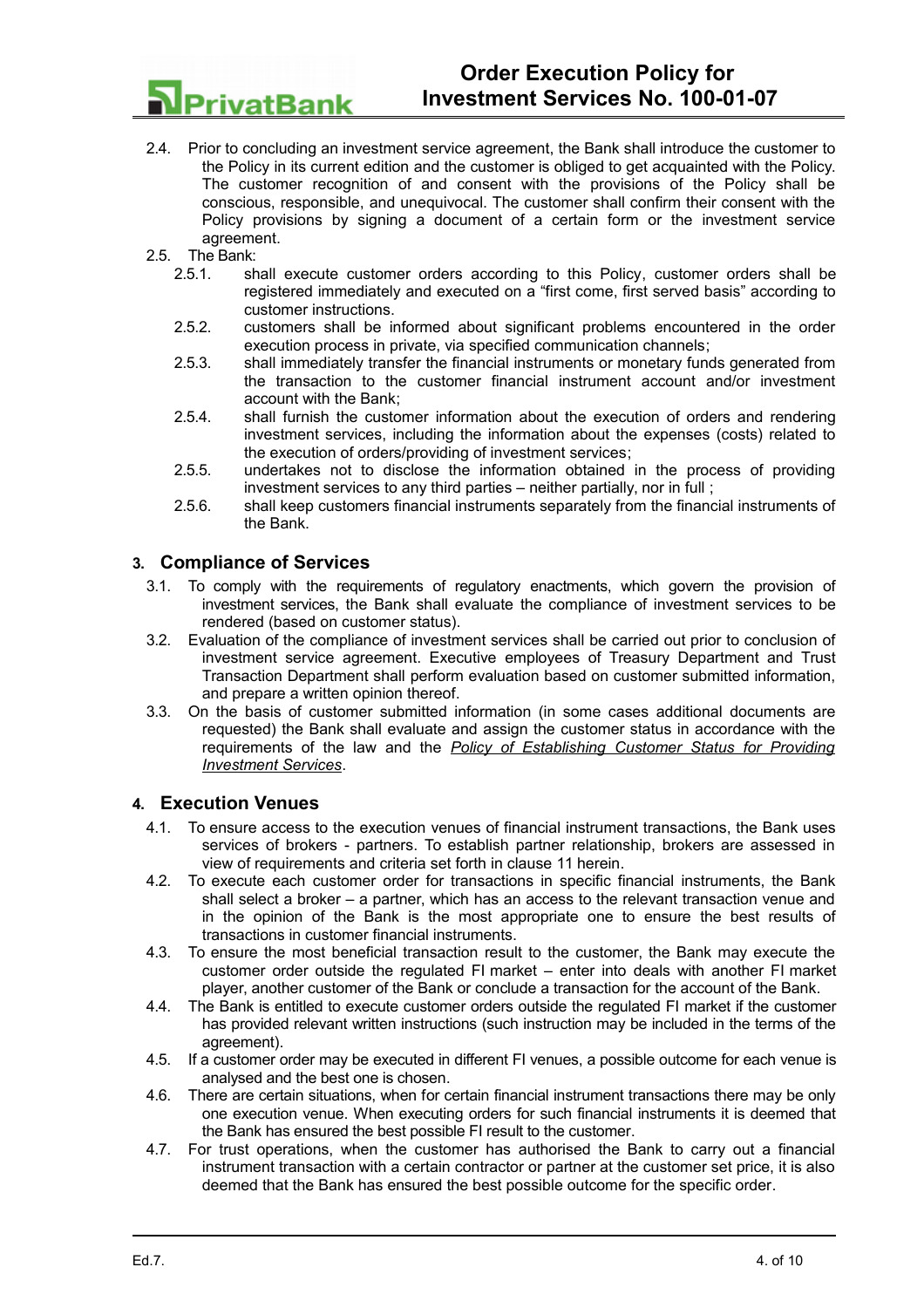4.8. With the help of the selected partner the Bank uses permanent, reliable and safe **trade venues** to execute customer orders:<br>4 8 1 AMEX – American Str

- AMEX American Stock Exchange (shares, traded funds, options);
- 4.8.2. ASX Australian Stock Exchange Ltd. (shares, traded funds, options);
- 4.8.3. CBOT Chicago Board of Trade (derivative financial instruments);
- 4.8.4. CME Chicago Mercantile Exchange (derivative financial instruments);
- 4.8.5. EUREX Eurex (derivative financial instruments);
- 4.8.6. EUR\_LIF1 Euronext Commodities Derivatives LIFFE (derivative financial instruments);
- 4.8.7. EUR\_LIF3 Euronext Interest Rate Derivatives LIFFE (derivative financial instruments);
- 4.8.8. FSE Frankfurt / Xetra Stock Exchange (shares, traded funds, options);
- 4.8.9. GLOBEX GLOBEX (derivative financial instruments);
- 4.8.10. HKEX Hong Kong Stock Exchange (shares, traded funds, options);
- 4.8.11. ICE Inter Continental Exchange of London (derivative financial instruments);<br>4.8.12. LME London Metal Exchange (derivative financial instruments);
- LME London Metal Exchange (derivative financial instruments);
- 4.8.13. LSE INTL London International Exchange (derivative financial instruments);
- 4.8.14. LSE\_SETS London Stock Exchange SETS Market (shares, traded funds, options);
- 4.8.15. NASDAQ NASDAQ Global Markets (shares, traded funds, options);
- 4.8.16. NSC NASDAQ Capital Market (shares, traded funds, options);
- 4.8.17. NYMEX/СOMEX New York Mercantile Exchange (derivative financial instruments);
- 4.8.18. NYSE New York Stock Exchange (shares, traded funds, options);
- 4.8.19. NYSE\_ARCA NYSE ARCA (shares, traded funds, options);
- 4.8.20. SSE OMX Stockholm (shares, traded funds, options);
- 4.8.21. SWX Swiss Exchange (shares, traded funds, options);
- 4.8.22. TSE Toronto Stock Exchange (shares, traded funds, options);
- 4.8.23. MICEX Moscow International Currency Exchange (shares, traded funds, options).
- 4.9. On over-the-counter (OTC) markets the Bank uses services of its key partners –credit institutions and brokerage companies of the European Union, USA, and CIS – which the Bank has partnership relations with according to the effective procedures.

## <span id="page-4-0"></span>**5. Ensuring Best Results**

PrivatBank

- 5.1. 5.1. When executing customer orders, or accepting them and transferring for execution, the Bank acts in way to ensure the best possible result to the customer. Upon execution of customer orders the Bank considers the following important factors:
	- 5.1.1. transaction price and the costs thereof;
	- 5.1.2. customer profile, including customer status;
	- 5.1.3. promptness of execution and feasibility;
	- 5.1.4. type of FI the object of order;
	- 5.1.5. execution venue;
	- 5.1.6. transaction profile or other factors that have an impact on the execution efficiency, security and execution procedure.
- 5.2. The Bank assesses the abovementioned factors and defines which of them should be given a priority to ensure the best transaction results of the FI.
- 5.3. The Bank assumes that the best price on the regulated market is determined by demand and offer on the FI during an auction on a specialized trade platform (stock market).
- 5.4. The Bank transfers the customer order for execution only to those financial organizations or brokers, which have approved a relevant policy to ensure the best possible outcome of financial instrument transactions.
- 5.5. Before initiating cooperation, the Bank carries out a thorough verification of financial organizations or a brokerage company, the services of which will be used. During evaluation, the Bank considers such factors, as price, additional expenses, the probability of Order implementation, the calculation speed, as well as other factors, which may be important for Order implementation.
- 5.6. The Bank assumes that the best price on the OTC market is the price of demand or offer on the financial instrument, which is best among the Bank key partners as of the execution of customer order.
- 5.7. Executive employees of the Treasury Department and Trust Transaction Department shall document the results of analysis and compare the possible options if customer order may be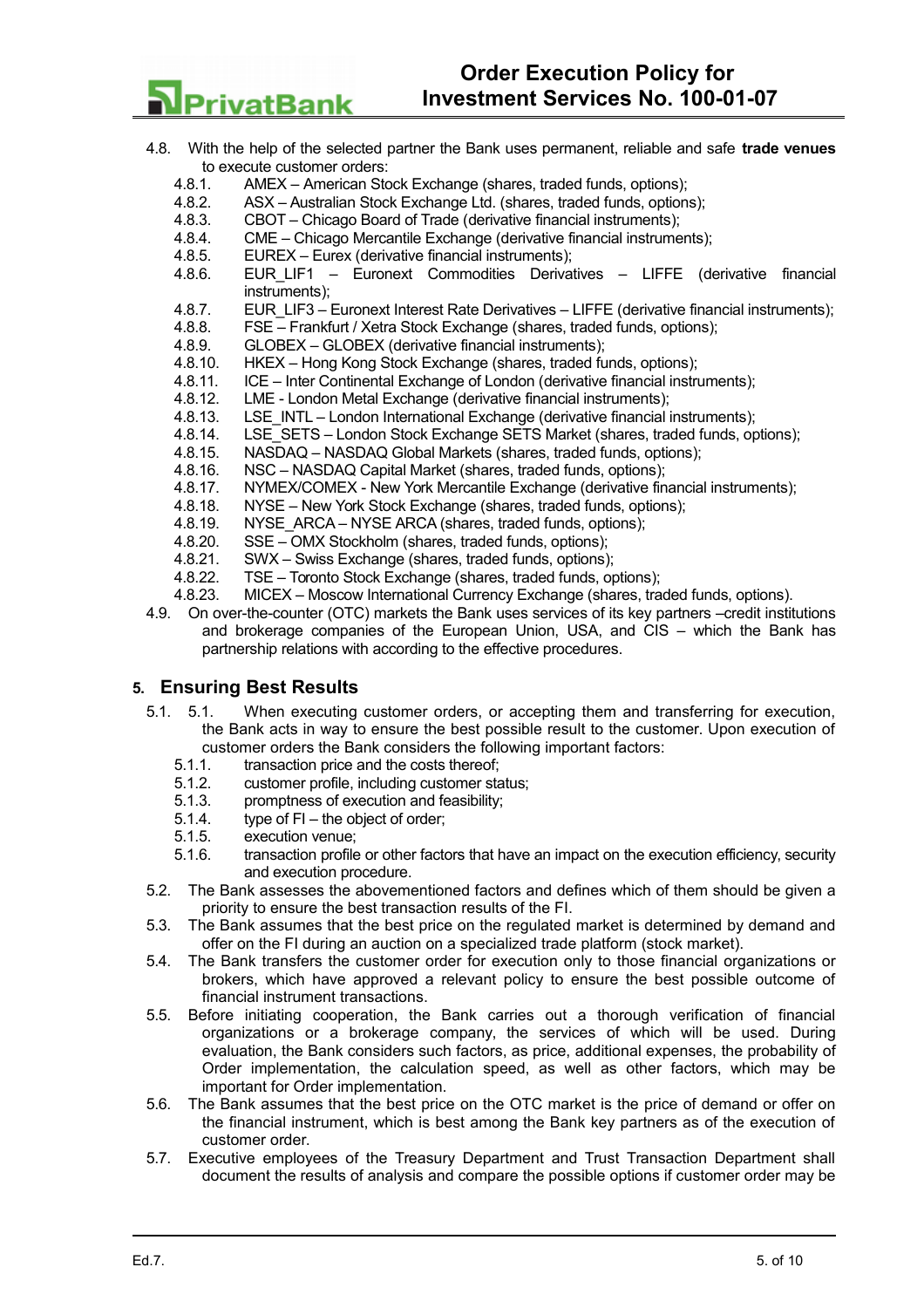executed in multiple venues. Selection results shall be kept together with transaction documents.

- 5.8. The transaction price and the costs thereof are considered to be among the most crucial factors in executing a transaction. However, in some cases, other factors may be regarded more important than the transaction price and the costs. In certain cases, specific conditions of the customer order are taken into account (e.g. heavy trading volume, non-liquid FI market, etc.).
- 5.9. If the Bank executes an order of a "private customer" (status), the best execution price of transaction in FI is determined taking into account all costs (fees, extra remuneration to the broker, etc.) the customer may face upon the execution thereof (nett price).
- 5.10. 5.9. To facilitate the best results in financial instrument transactions and quality execution of customer orders, the Bank provides an option of trade orders of different types and complexity (*Market, Limit, Stop* orders, as well as their combinations and bundles) accepted by international players in financial markets.
- 5.11. Executive employees of Treasury Department and Trust Transaction Department, who execute customer orders, determine the best execution price for the period. The executive employees shall take into account this Policy, the respective procedures, their professional knowledge on financial markets, and professional ethics.

## **6. Special Customer Instructions**

**PrivatBank** 

- <span id="page-5-2"></span>6.1. If the customer submits an order with special instructions, the Bank shall execute the special order in compliance with customer instructions.
- 6.2. The customer understands and agrees that executing special instructions in some cases the Bank may fail to ensure the best transaction results. In such cases, the Bank shall inform the customer respectively.
- 6.3. Complying with the requirements of a special order, the Bank shall act as a professional and prudent manager.
- 6.4. If the instructions of the special order cannot be complied with, the Bank shall inform the customer respectively.

## <span id="page-5-1"></span>**7. Orders for Transactions in Financial Instruments Traded in Regulated Market**

- 7.1. The Bank executes orders for transactions in financial instruments traded in the regulated market at the market price or the price specified in the customer order, ensuring the best possible result according to the principles herein.
- 7.2. If the customer order sets specific execution requirements, the appropriate order shall be executed according to the provisions of Chapter [6](#page-5-2) herein.

## <span id="page-5-0"></span>**8. Orders for Transactions in Financial Instruments Traded Outside Regulated Market**

- 8.1. Outside the regulated market, the Bank shall execute customer orders for transactions in debt financial instruments (bonds, credit notes, deposit certificates, etc.), various derivative financial instruments traded outside the regulated market (stock exchange), and money market instruments.
- 8.2. In transactions outside the regulated market, the financial instrument price depends on the market value and the value of base assets.
- 8.3. Upon customer demand, the Bank may quote the mentioned financial instrument prices if the Bank is ready to execute transactions in the relevant financial instruments at such prices. (Upon such arrangement, a transaction is deemed to be the best possible result for the customer).
- 8.4. When executing the mentioned orders in the customer's name, the Bank shall independently enter into transaction. Whenever possible, the Bank shall ensure the best possible transaction result for the customer; yet in some cases, when trading financial instruments outside the regulated market, it might be impossible to ensure the best and most profitable transaction result.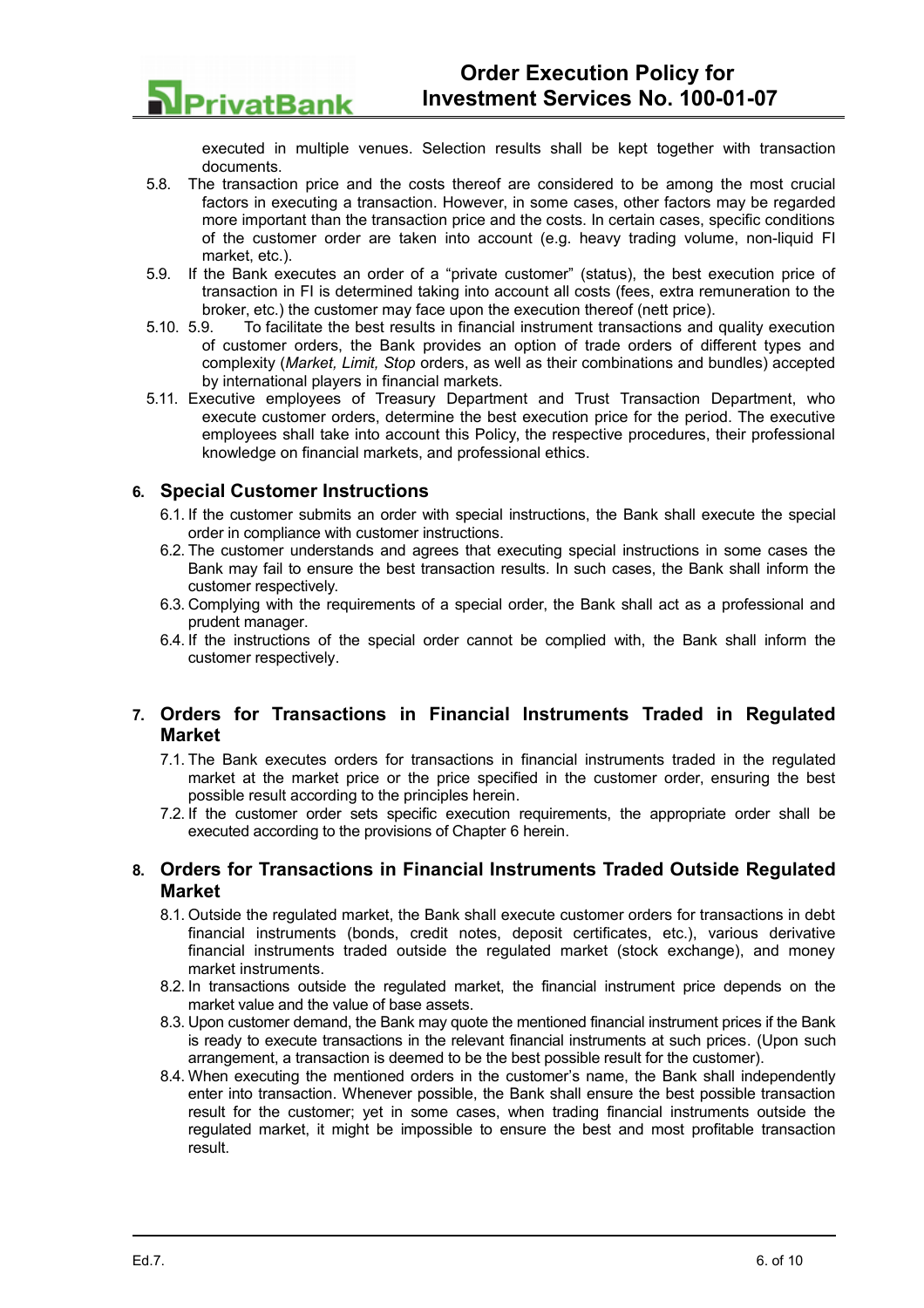

## **9. Orders for Transactions in Investment Fund Certificates**

- <span id="page-6-3"></span>9.1. The Bank shall execute orders for transactions in investment fund certificates by transfer of orders to investment fund management, directly or via partners, according to the regulatory documents of investment funds.
- 9.2. Information on price formation, redemption of fund shares and other information on investment fund is available at the particular fund management company.

### <span id="page-6-2"></span>**10. Limit Orders**

- 10.1. The customer may submit an order, which is limiting the Bank as to the execution thereof, namely, an order to buy or sell a definite amount of financial instruments at a certain price or at the best price.
- 10.2. If the customer has submitted a limit order for transaction in shares included in the regulated market and the order has not been promptly executed due to market conditions, the Bank shall take measures to execute the order as soon as possible by disclosing information about the order to the market, i. e. forward the limit order to the execution venue, unless the customer has specified otherwise.

### **11. Acceptance of Orders and Transfer to Partner for Execution**

- <span id="page-6-1"></span>11.1. The Bank establishes trading relationship with partners in accordance with its internal normative documents, which provides partner's preliminary research, analysis and reliability assessment.
- 11.2. Only a legal entity that has been authorized to provide investment services in its registration country, to keep records of financial instruments, to provide settlement of financial instruments and funds can become a partner of the Bank.
- 11.3. The Bank requests the proof of registration and permits (licenses) or verify the availability thereof on the partner's public website. The Bank partner shall also comply with other requirements and criteria, such as The partner must also meet the following requirements and criteria:
	- 11.3.1. impeccable international reputation;
	- 11.3.2. latest order execution technologies;
	- 11.3.3. security of obligation fulfillment and operativness in complicated market situations;
	- 11.3.4. appropriate level of credit risk;<br>11.3.5. market value quotations and c
	- 11.3.5. market value quotations and competitive service fees;<br>11.3.6. the partner has been monitored and audited in acco
	- the partner has been monitored and audited in accordance with the procedures set by the market regulator and international auditors;
	- 11.3.7. partner transparency submission of required reports for monitoring of its current state, submission of replies to requests arising during the partnership, etc.
- 11.4. The Bank shall only transfer customer orders for execution to such partners, which have an approved a relevant policy to ensure the best results for customer transactions.
- 11.5. Upon transfer of customer instructions or orders to the partner the Bank is responsible for: 11.5.1. the content and accuracy of transferable information;
	- 11.5.2. the recommendations and advice given to the customer, if any are given by the Bank.

# <span id="page-6-0"></span>**12. Merger, Execution and Splitting of Orders**

- 12.1. The Bank at its own discretion may merge customer orders with the transactions the Bank executes for its own account, as well as merge multiple orders of the customer.
- 12.2. The Bank shall only merge orders if merger provides the best possible transaction result in the interests of customers whose orders are merged and only in the cases if execution of orders or transactions is unlikely to cause harm to the interests of such customers.
- 12.3. Prior to merger of orders or transactions, the Bank shall inform the customer whose order is merged with another customer`s order that such merger might cause loss in regard to the particular order.
- 12.4. The executive employee of Treasury Department or Trust Transaction Department shall inform the customer via specified communication channels (or via service manager) that their order was merged or might be merged with another customer`s order, or the Bank transaction to ensure the best possible execution. If the customer disagrees, the order shall not be merged; it shall be executed separately from orders of other customers and in the sequence, they have been received.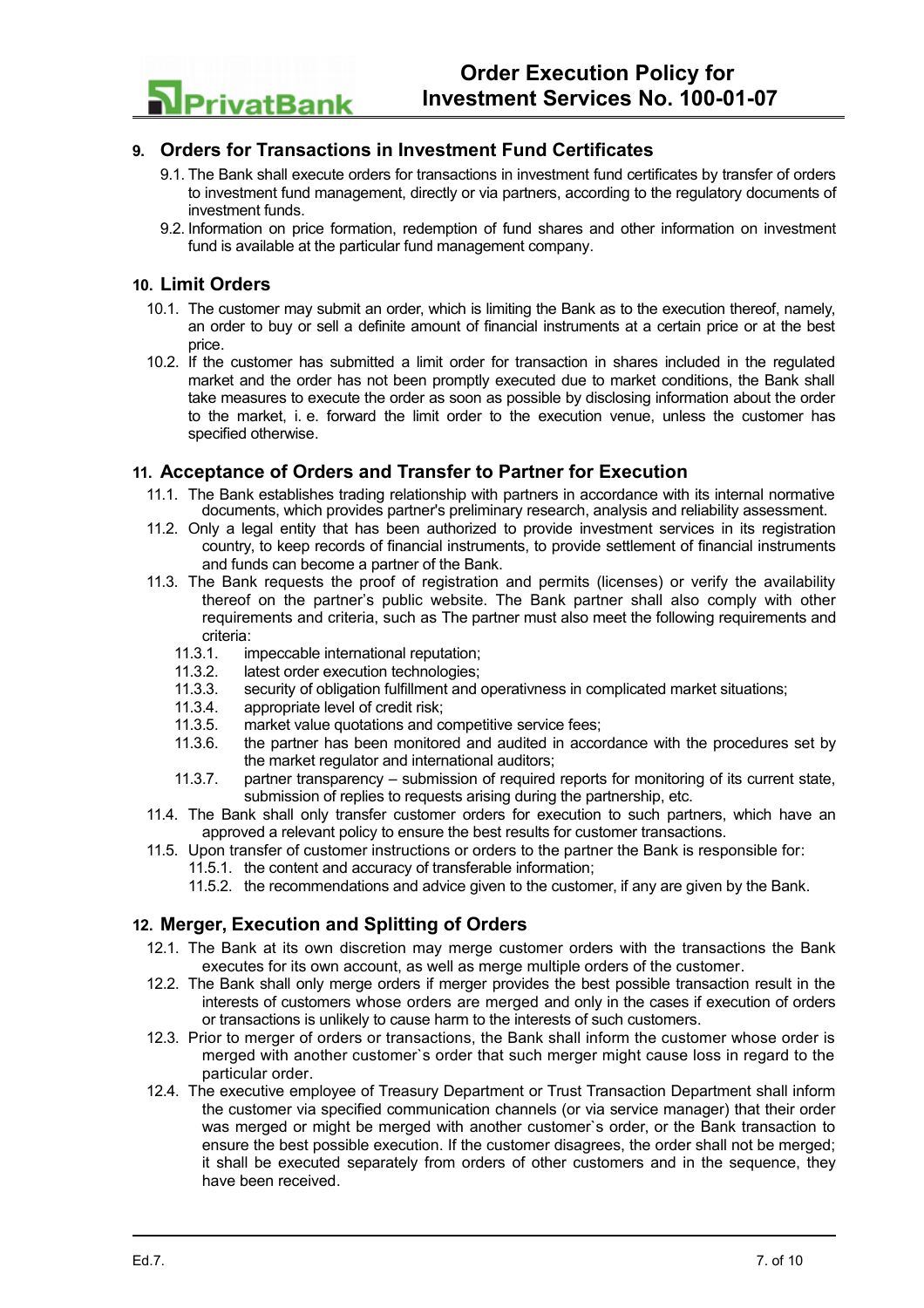

- 12.5. When merging an order, which the Bank executes for its own account, with one or several customers' orders the relevant customer transaction shall be split or re-distributed without causing harm to customers` interests.
- 12.6. If the customer order is merged with orders of other customers for the best possible execution and the merged order is executed partially, the Bank shall distribute the partially executed transaction among the customers pro rata their orders.
- 12.7. If the Bank merges the customer order with a transaction the Bank executes for its own account and the merged order is executed partially, the Bank, when distributing the appropriate transactions, shall act so that the customer order be executed first, and only then, as far as possible, the Bank's own transaction be executed.
- 12.8. The Bank, regarding the transaction executed for its own account, may divide the income and/or costs proportionally if without merger it would have failed to execute the order at all or execute it on such beneficial terms. The Bank is able to substantiate such decision.

## <span id="page-7-2"></span>**13. Customers order Execution upon Termination of Market Operations, System Failures, and Other Difficulties**

- 13.1. Upon termination of financial market operations, the Bank reserves the right to reject execution of the customer orders or delay the execution until the financial market resumes operation; the executive employee of Treasury Department or Trust Transaction Department shall notify the customer thereof.
- 13.2. If during the idle period of the regulated market (stock exchange) the customer submits a limit order, the Bank shall try to execute such order on the over-the-counter market.
- 13.3. If during the idle period of the regulated market (stock exchange) the customer submits an order at market price, the employee of the Treasury Department or Trust Transactions Department shall notify the customer of possible risks of execution on the over-the-counter market, and possible violation of the principle of execution at the best market price (Customer shall be notified via specified communication channels).
- 13.4. In case of failure in the Bank's internal systems, the Bank reserves the right to reject execution of customer orders if the executive employee of the Treasury Department or Trust Transaction Department has adequately identified the impossibility of executing customer orders due to the system failure.
- 13.5. If the executive employee of the Treasury Department or Trust Transaction Department has adequately identified the possibility of executing customer orders, and the failure in the internal systems would not affect the execution thereof, the employee shall notify the customer of order acceptance.

# <span id="page-7-1"></span>**14. Policy Review**

- 14.1. To assess Policy efficiency, the Bank reviews the Policy and the order execution procedure at least once a year, as well as upon occurrence of significant changes that may influence the Bank ability to ensure customers the best possible transaction results in the process of order execution.
- 14.2. Customer service managers inform the customers about substantial amendments to the Policy.
- 14.3. Customer may be acquainted with the current Policy (the amendments the policy) on the Bank website. At customer's request the Policy (the amendments the policy) may be individually forwarded to the customer via specified communication channels.

# <span id="page-7-0"></span>**15. Employees Responsible for Implementation of Policy**

- 15.1. **The Bank Council** shall approve the Policy and supervise the execution thereof.
- 15.2. **The Bank Board** shall be responsible for:
	- 15.2.1. control of Policy implementation;
		- 15.2.2. approval of relevant procedures for the execution of Policy;
		- 15.2.3. ensuring conditions for the execution of Policy, providing financial resources and hiring qualified employees.

#### 15.3. **The Treasury Department and Trust Transactions Department** are responsible for:

- 15.3.1. execution of customer orders and providing investment services according to the requirements hereunder;
- 15.3.2. review of Policy according to clause 14.1 herein;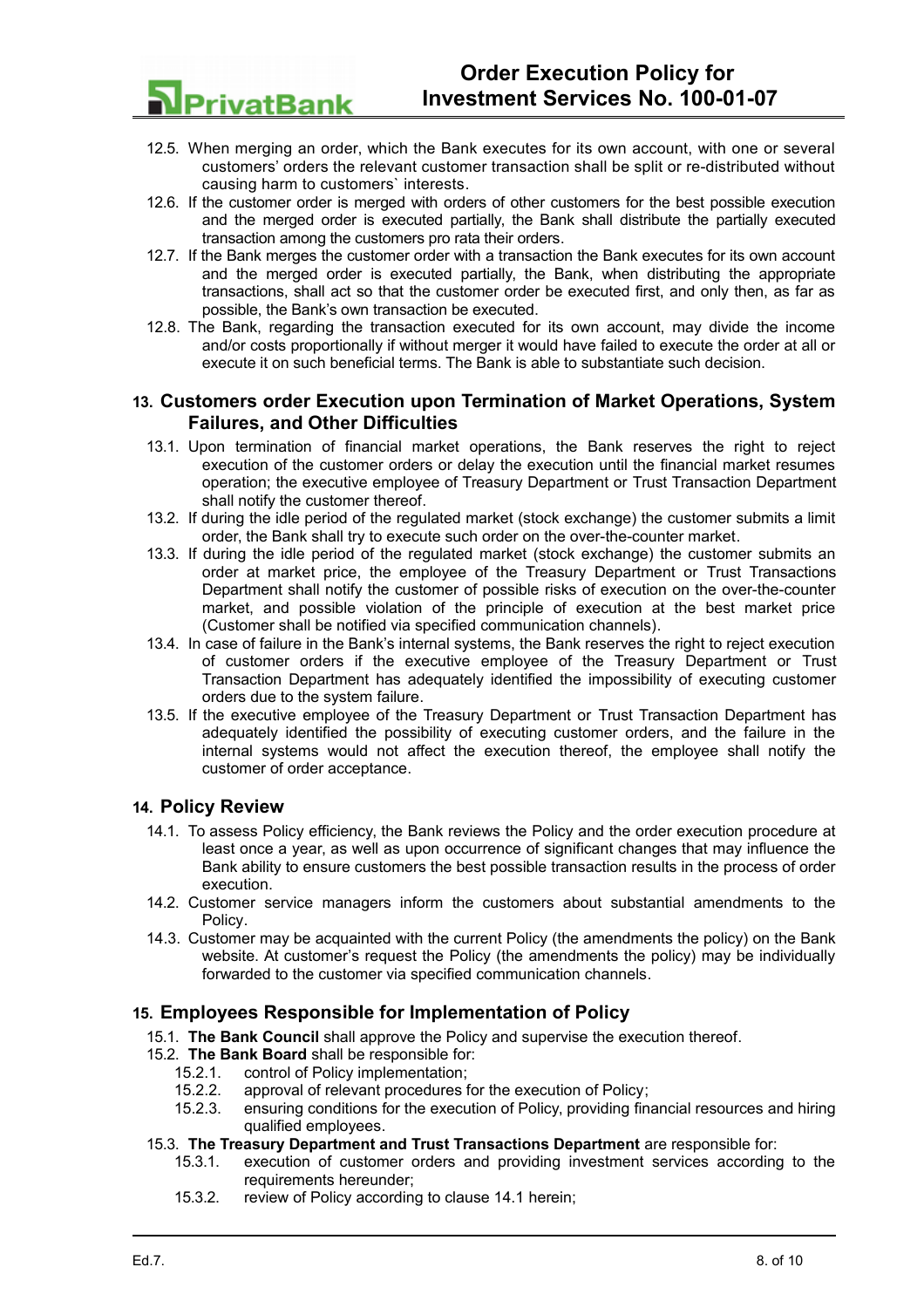

- 15.3.3. timely notification of the Board or the responsible Board member about the events (factors) that have a significant impact on the Bank ability to ensure the best possible transaction results to the customer in the order execution process;
- 15.3.4. timely transfer of documents related to investment services (agreements with customers on transactions in financial instruments, information about customer knowledge and experience, documents that prove execution of financial instrument transactions, information about investment services that might trigger a conflict of interests) to storage at Bank.
- 15.4. **The head of Treasury Department** is responsible for timely update of the Policy and for forwarding it to **Marketing and Advertising department** for publishing it on the homepage of the Bank, after it has been approved by the Council of the Bank.
- 15.5. **The Internal Audit Department** shall carry out independent inspections to evaluate the implementation of this Policy according to the Council approved work schedule.

## <span id="page-8-0"></span>**16. Annexes, Related Documents**

16.1. Annexes

Annex No.1 - Key Partners for Transactions in Financial Instruments.

16.2. Related Documents

| <b>Name</b>                                       | Location          | <b>Responsible employee</b>   |  |  |
|---------------------------------------------------|-------------------|-------------------------------|--|--|
| Policy for Defining Customer Status for Providing | At the internal   | Head<br>the<br>of<br>Treasurv |  |  |
| <b>Investment Services</b>                        | informational     | department                    |  |  |
| Conflicts of Interests Management Policy          | the<br>disk<br>οf | Head<br>the<br>Legal<br>οt    |  |  |
|                                                   | <b>Bank</b>       | department and Head of the    |  |  |
|                                                   |                   | Compliance<br>Control         |  |  |
|                                                   |                   | department                    |  |  |

Annex No.1

## **Key Partners for Transactions in Financial Instruments**

- 1. Renaissance Capital (Russia)
- 2. ПАО КБ Приватбанк (Ukraine)
- 3. OANDA Corporation (Canada)
- 4. PPF BANKA A.S. (Czech Republic)
- 5. Norvik banka (Latvia)
- 6. InterpromBank (Russia)
- 7. TransCapitalBank (Russia)
- 8. ABLV banka (Latvia)
- 9. SberBank (Russia)